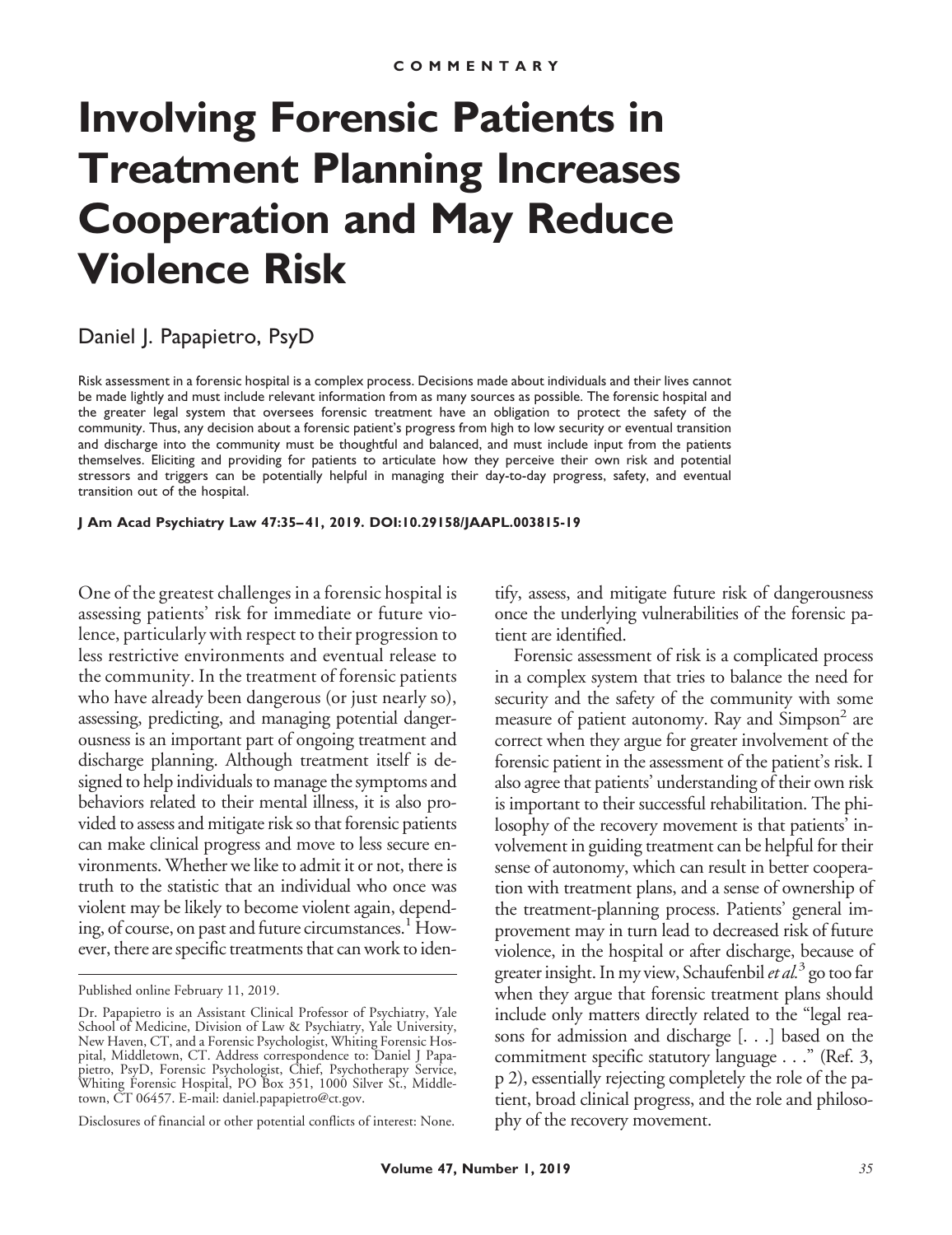## **Recovery and Forensic Treatment**

The problem of integrating a more patient-centered approach to risk assessment into a forensic setting is that, by the very nature of the forensic patients' legal situation, their autonomy is often largely stripped away and, similar to prisoners, they have few of the rights that individuals in general psychiatric hospitals continue to enjoy. The limited autonomy of forensic patients does not simply come about, as Jacob puts it, because of a "paternalistic culture" of physicians as undisputed experts who won't accept other's opinions.<sup>4</sup> This reduced autonomy is due instead to the reality of the patients' crimes, their mental illness, and the security-driven model of forensic hospitals' commitment to ensuring the safety of others. Plans that address level of security, length of hospitalization, and discharge ultimately are approved by the judicial oversight board, which has the final say on many treatment issues, regardless of the patient's expressed preferences.

However, on a day-to-day basis, forensic patients are encouraged to be involved in making choices and decisions about the kind of treatment and activity groups they personally believe would be helpful to meet clinical goals identified by their treatment team. Forensic treatment also includes options for individual and group therapy, social skills, vocational rehabilitation groups, and substance relapse-prevention groups. All of these optional and mandated treatments that become part of the patient's treatment plan address the goals necessary for eventual discharge.

How patients participate in treatment and their ability and willingness to discuss openly their thoughts and feelings are just as important to the assessment of their risk as are the efficacy of medication and the patient's clinical stability. Over time, as patients come to understand better the nature of the forensic setting and its expectations, they typically become more able and willing to participate in treatment. Consequently, as their ability to disclose candidly any changes in their mood, thoughts, or impulses improves, the better they will do and the faster they are likely to progress through the system. Those patients who are characterologically paranoid, hostile, or controlling and who refuse to participate in treatment or refuse to talk candidly about their crime, their illness, or their current thoughts and feelings eventually will find that their progress has slowed or stopped. However, regardless of how well the patient improves and participates in treatment, progress may be slow (or slowed down by the system) for reasons that are not directly related to the patient's cooperation and progress. In many instances, there may be concerns from the community or the system about a patient's security status because of the particularly heinous nature of the crime, the specific manner or location of the crime, or the choice of victim. Sometimes even when clinicians support a patient's progress, and especially in small states where hospitalized forensic patients often are not very far from the scene of their crime, the community may oppose the patient's progress toward discharge to the community. This opposition is often linked to memories of the trauma that was perpetrated in the community by the patient.

The Psychiatric Security Review Board, which oversees security and discharge decisions in a few states like Connecticut, is by design conservative, and is mandated to prioritize safety. Even when the Psychiatric Security Review Board largely agrees with the hospital's recommendations, it may still require some additional levels of supervision or some additional period of treatment or stability before agreeing to move the individual to a less secure unit. Security and discharge issues are where the recovery movement and the forensic system encounter the most friction, and where patient choice and autonomy realistically are limited. Schaufenbil *et al*. <sup>3</sup> argued (largely ignoring clinical matters), that ". . . in the forensic setting, discharge criteria [must] flow from the statutory language under which the patient is admitted... [and that] the discharge criteria need to reflect resolution of the mental health/criminogenic dimensions that have bearing on the patient's legal status" (Ref. 3, p 3). From that perspective, treatment of the individual forensic patient is far less important than simply moving patients through the forensic system based on whether patients are ready for discharge in accordance with statutory language of the law that controlled their admission. Such an approach seems rather limited and rigid.

Despite the sometimes poor fit of the recovery philosophy with a forensic setting, the clinical, ethical, and political philosophy of a forensic hospital nevertheless must be to help the patients recover to the highest level they can achieve, with all necessary treatment and supports. The goal is for them to transition into the community, all the while keeping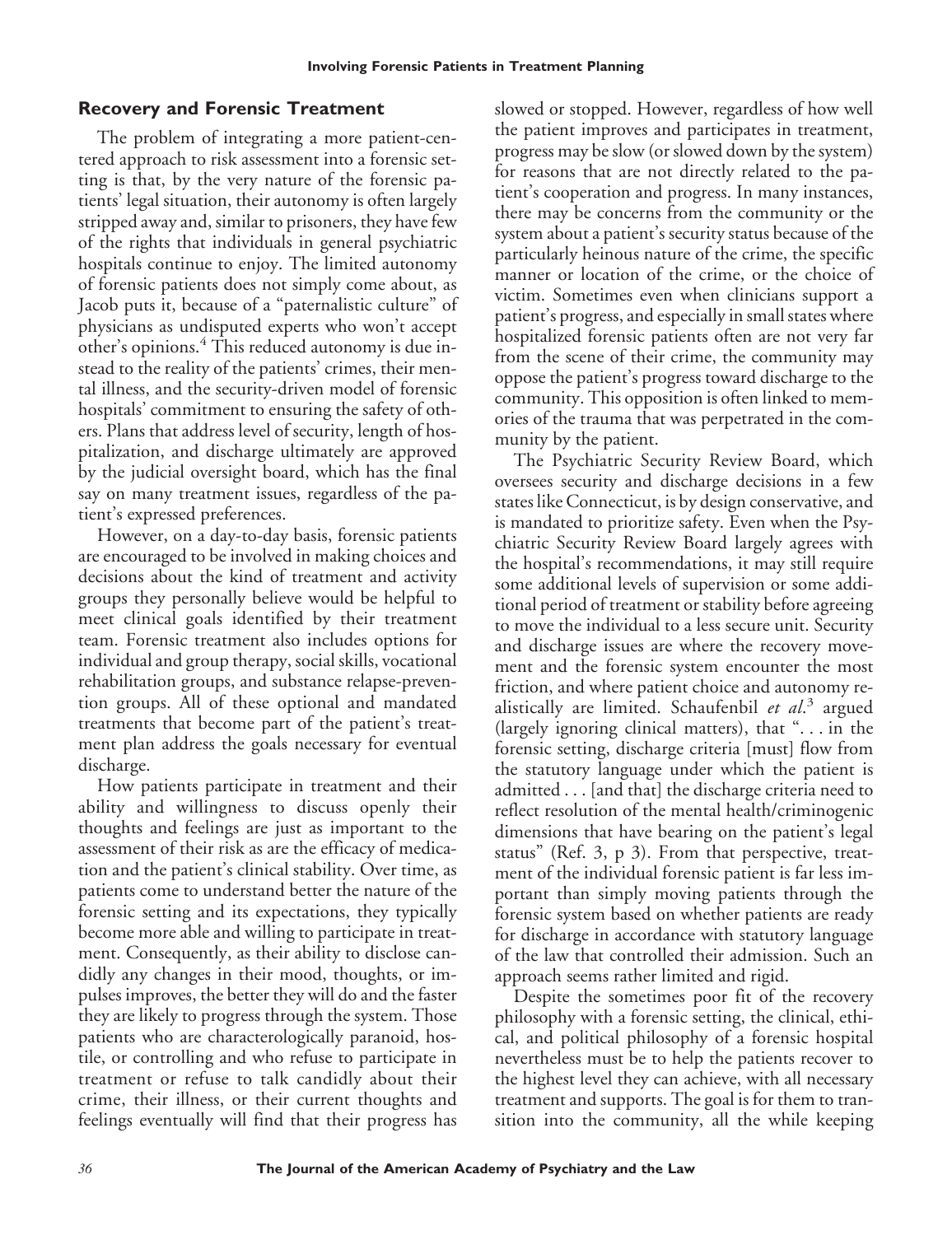safety as an important determinant of progress. Safety of the community is related to perception of the individual forensic patient's level of potential risk for future violence. Guaranteeing the absolute absence of future violence is impossible. What we can offer is an opinion and a plan of intervention that mitigates the factors that would precipitate a decompensation and thus increase a person's risk of violence. Although the treaters are, and must be, the experts, they should endeavor not to exclude the patients' input about what they see as potential stressors and triggers, and what interventions they think might be most helpful. Providing forensic patients the opportunity to have input into their treatment, and of having that input accepted with respect and incorporated as much as possible, serves to create a genuine level of mutual respect. Out of respect comes trust and honesty.

Ray and Simpson $^2$  encourage us to explore ways to decrease (or at least to identify) a forensic patient's risk of stress-related decompensation and potential for violence by engaging the patient in planning treatment. The authors believe that by engaging forensic patients in contributing to their treatment plan and working with them to support their autonomy, the patients will develop trust for their treaters and will be more willing to participate in future risk assessments. For this to occur, treaters must include "the patient voice in risk assessment and management . . ." (Ref. 2, p 27), which can be done in several ways. Norko<sup>5</sup> and Simpson<sup>6</sup> both assert that forensic treatment can incorporate recovery principles simply by informing patients of their right to participate in treatment planning, listening to their input (their voice), and being respectful of them. Citing Manchek *et al.*,<sup>7</sup> Norko argued that "mandated treatment" clients [do indeed] experience significantly greater therapist control . . . the quality of the relationships [nevertheless] remains affiliative and autonomygranting" (Ref. 5, p 195). This suggests that mandated treatment, when done with respect, whether in the community or in a forensic hospital, can preserve some aspect of patient self-esteem and autonomy. Livingston *et al.*<sup>8</sup> also found that the effort to include the patient in decision-making, regardless of the depth of influence, resulted in patients reporting a sense of being seen in a more positive light by staff. As a result, patients experienced staff as being more supportive and hopeful about their recovery. Even with limited control over treatment, Livingston *et al*. 8

"found that patients' overall perceptions of recoveryoriented care were linked to greater service engagement . . . [and that] enhancing recovery-oriented care in a forensic mental health hospital may improve patient engagement in (and adherence to) services" (Ref. 8, p 357). It may be that the simple (and genuine) effort of asking for the patient's opinion or input, even if it is untenable, is all that is necessary to help create a more positive and cooperative outlook for the patient. In their exhaustive review of attachment disorder research, especially related to anxieties and phobias that co-exist with serious mental illness, Brown and Elliot<sup>9</sup> identify the specific importance of attachment related therapies, and research by Mikulincer and Shaver $10$  concludes that "experimental and correlational findings indicate that attachment insecurities are involved in the generation of phobic symptomatology... [and therefore] the restoration of attachment security can have healing effects on phobic people" (Ref. 10, p 383). Such findings confirm the notion that relationships between a forensic patient and staff can play an important role in helping the patient develop the capacity to trust and to work productively with forensic treaters. For example, a positive relationship with staff allows the forensic patient to experience them as attachment figures; the safety of the forensic setting in general allows it to serve as a holding environment, and psychotherapy functions specifically as a critical holding relationship. $11-13$ 

In many forensic settings, in both maximum- and medium-security, and on both long-term and transitional units, patients are expected and encouraged to participate in their treatment planning. The specific goal is for the patients to have a clear voice in what they believe would be helpful to them for their clinical treatment, progress, and general mental health. Their input provides not just their personal preferences or advanced directives for future interventions they believe would be most helpful at times of crisis and stress or decompensation (e.g., music, meditation, time-outs, etc.), but it also includes room for their personal goals of physical wellness, education, spirituality, family reconciliation, and specific clinical or personal challenges to address. All of these elements may be used in the development of hopes and goals for eventual discharge. An important and long-standing guiding principle is that staff work cooperatively with patients to design a rational treatment plan that has reasonable goals. Of course, some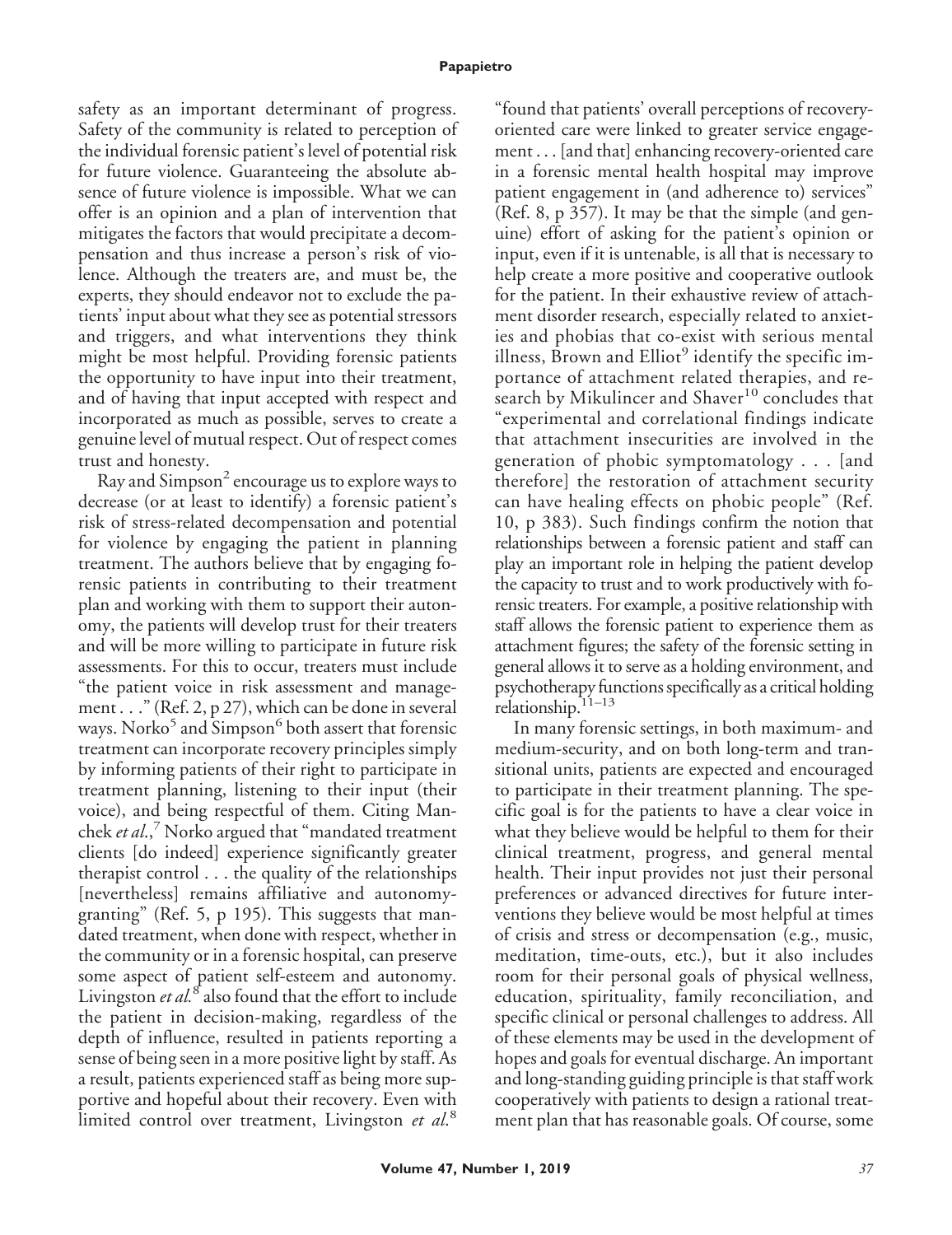patients in forensic hospitals remain symptomatic and often are "unable to realize their own treatment needs" (Ref. 10, p 347). They either will refuse to participate or will offer unreasonable goals (e.g., "I want to get married . . . get pregnant . . . get discharged tomorrow... stop taking medicine... ."). The staff makes every effort to guide patients to identify realistic and appropriate treatment goals to go along with goals identified by the treatment team, all of which become the patient's individualized treatment plan.

Multidisciplinary treatment teams should review treatment plans regularly with their patients. In these meetings, patients should have legal representation and family members or other supportive persons present. These meetings mark the patient's progress toward achieving goals, identifying impediments to achieving the goals, and exploring areas where progress has stalled or looking for ways to help progress continue. Forensic treatment has the usual goals of rehabilitation and recovery, and it relies on traditional individual and group therapies (including social skills, stress management, rehabilitation, and recovery), cognitive and behavioral treatments, and pharmacological treatment, all of which are provided to patients to help them achieve their treatment goals. Patient involvement in all of these areas is crucial for the patients' sense of autonomy as well as to give them hope that recovery is possible, and with that comes a greater sense of cooperation and reduced risk of violence.

## **Individual Psychotherapy**

Because the duration of a forensic hospitalization is often considerably longer than for individuals in a general psychiatric hospital, whom Cox referred to as "resident[s] without limit of time" (Ref. 14, p 216), there also is the opportunity to provide psychodynamicallyoriented psychotherapy that would likely not be as suitable for short-term psychiatric hospitalizations. In forensic treatment, there is no better place than through psychotherapy to provide forensic patients an opportunity for their voices to be heard in determining appropriate treatment goals as well as to provide the necessary understanding of why their symptoms resulted in their index offense.

The forensic psychotherapy process in general can be very important in helping the patients, the treatment teams, and the greater forensic system understand the genetic, familial, and environmental con-

tributions to a forensic patient's mental illnesses, the crimes and choice of victims, and underlying problems related to attachment or trauma. When appropriate to the patient, the psychotherapeutic exploration of these matters can lead to a deeper understanding of possible unconscious risk factors about which the patient and the forensic system need to be more aware.<sup>15</sup> Hegarty argued that "a psychodynamic understanding of an individual can enrich the forensic interview, specifically in terms of risk assessment and theoretical interpretations of the criminal act and motives for violence" (Ref. 16, p 438). Because only a small percentage of people with serious mental illness kill, maim, or hurt others, I believe it is important for the patient and the hospital to understand as much as possible why the individuals committed the crimes in the way they did and with the victims they chose. This understanding is then used to help guide decisions about necessary security and progress. The benefits and importance of psychodynamic treatment of forensic patients is well-established and summarized in several sources.17–19 Life in a long-term forensic hospital can be very difficult and can present patients with significant stressors and triggers that mirror or exceed those they may encounter when they return to the community. As patients use psychotherapy to identify and to talk about these stressors, the therapist (along with feedback from the patient's treatment team) and the patient can understand the patient's capacity to tolerate stress and frustration. The patients then can begin to recognize their patterns of stress-related symptoms, their coping skills and defenses, and the degree to which the stress and break-through symptoms influence attitudes or behaviors that might predict the decompensation that precipitates violence.

Assessment of patients' potential for dangerousness requires understanding of the relationship between their mental illness and their social or environmental situation, and how these related to their crimes. There is no better place for this exploration than in psychotherapy. It is especially helpful for the patients and their therapists to understand how the patients chose their victims. A significant part of patients' future risk can be identified by thoroughly understanding whom they chose as their victims and why, the reasons they committed their crime at that particular time (as opposed to earlier or later), and whether someone in the future could match the dynamics of the first victim (See Ref. 19, Chapter 6).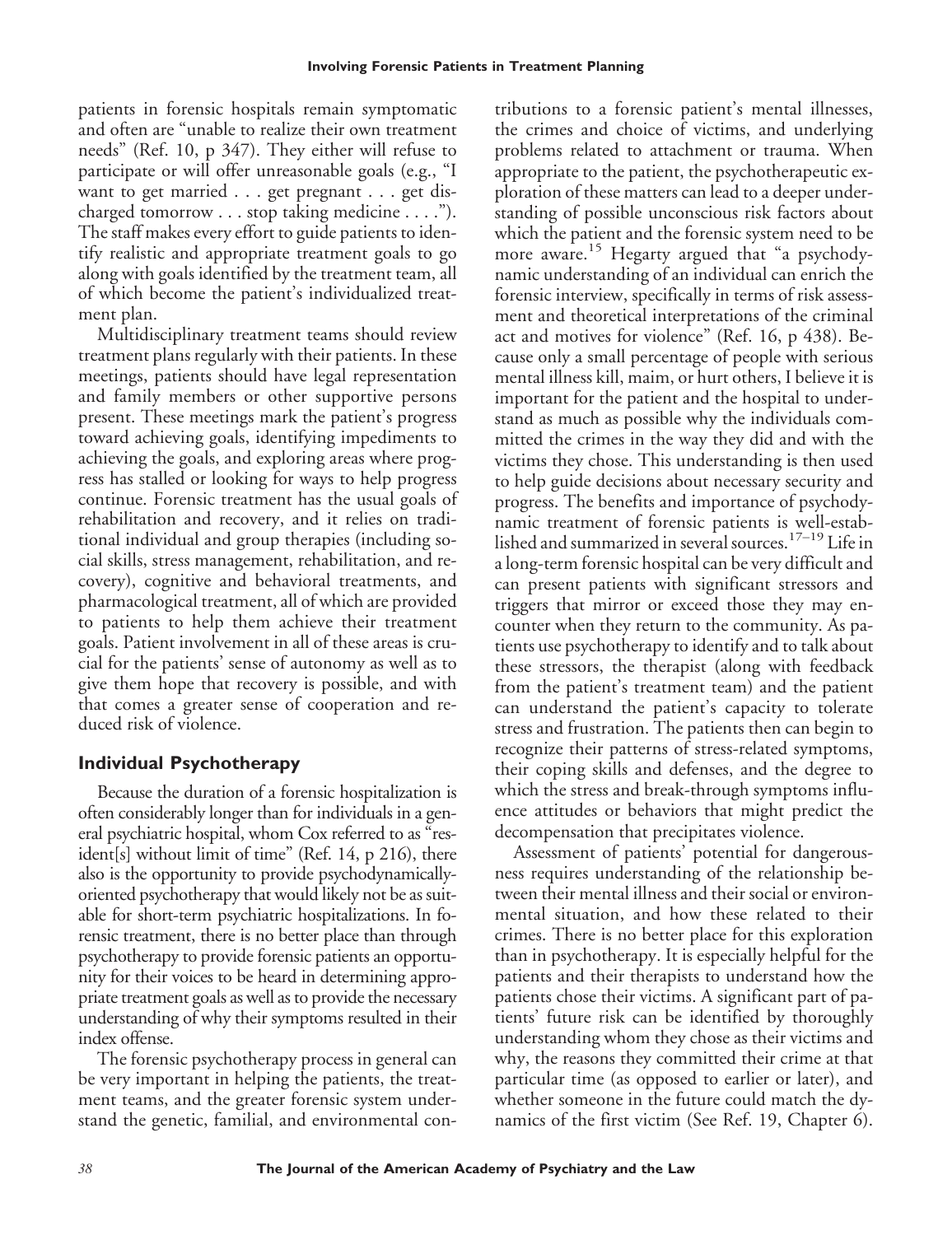#### **Papapietro**

The more insight patients have about this, the more they may understand their own risk. The more they can understand and talk about the details of their crimes in psychotherapy, no matter how gruesome or stressful, the better they may be able to understand their illnesses and the stressors and triggers that preceded the crimes. With such understanding, they may be more aware of their potential for violence.

In psychotherapy, patients truly have a voice to influence their treatment plans and futures. If they participate sincerely in the therapeutic process, they will come to understand and accept the reality of their crimes and illnesses, and they will be able to identify potential stressors and ways to cope with them. Forensic patients whose victim was an ambivalently loved family member eventually have to find a way in therapy to resolve some of their ambivalence toward the victim to grieve the loss of their family member. Not allowing a forensic patient to grieve that loss is to facilitate the persistence of the primitive defenses of denial and minimization, elevating the individual's risk of violence if he or she is suddenly overcome by long-repressed emotions about the crimes and victims or if other persons accidentally fall into roles vaguely similar to that of the victims.

Many forensic patients, as they become clinically stable and cognitively clear, are afraid to talk about their psychosis and violence during the index offense for fear it will overwhelm them. As they become more aware of how and why their decompensation led to their crime, they are likely to be less frightened by their illness and more inclined to participate in treatment to prevent any such decompensation in the future. In many cases, being able to identify the chain of events that led up to their crimes, sometimes with a link that goes back to childhood, along with being able to understand the interpersonal and intrapersonal stressors, anxieties, fears, or losses they experienced provides them with an understanding of their crime that makes sense to them and helps them understand the power and the danger of their illnesses and the necessity of treatment and medications going forward. As the patients slowly develop the emotional strength to tolerate the exploration of their crimes, they come to trust the psychotherapist, the team, and the hospital. Their ability to trust their treaters provides important reassurance to them that they can get help from others during times of stress, and more importantly, they come to trust themselves as being capable of asking for

help to cope with stress in better and more appropriate ways.

#### **Other Treatment Approaches**

Talk therapy is not a singular treatment, nor is it appropriate for all forensic patients. Other equally important aspects of the patient's treatment and treatment planning occur through patient-focused, recovery-focused groups. These include emotionregulation groups and social and independent living skills groups that help patients develop social and coping skills necessary for success in the community.<sup>20</sup> Often, forensic patients have impaired interpersonal skills and limited family and social support systems. Forensic patients may need to learn more appropriate social skills to benefit from relationships with peers and community treatment providers to obtain the necessary support for their recovery. These groups are provided to forensic patients who have progressed to the medium-security setting, where there is the likelihood of a gradual transition to life in the community and an eventual discharge from the forensic hospital. Slowly increasing levels of freedom that allow for staff-supervised walks on campus and closely supervised field trips into the communities for various normal activities like shopping, hiking, and attending movies are predicated on the individual forensic patient having a well-established period of stability, a proven track record of participation in treatment, recognition of potential stressors, and a reliable ability to confide in staff about their symptoms, stressor, or anxieties. Not all forensic patients are willing or able to participate meaningfully in their treatment planning, and they often refuse treatment, creating further risk for themselves.

## **Treatment Refusal**

In a forensic hospital, patients have the same right to refuse treatment as if they were in a general psychiatric hospital, absent any imminent risk to self or others. Until there is an imminent risk of danger to self or others, coercion of any sort should be rigorously avoided. In a forensic hospital, with powerful judicial oversight, individuals who will not accept the recommended treatments may be seen as lacking insight into their mental illness and thus cannot be trusted to follow the rules in a less secure setting. Thus, it may quickly become a slippery slope when the individual refuses all or some of the necessary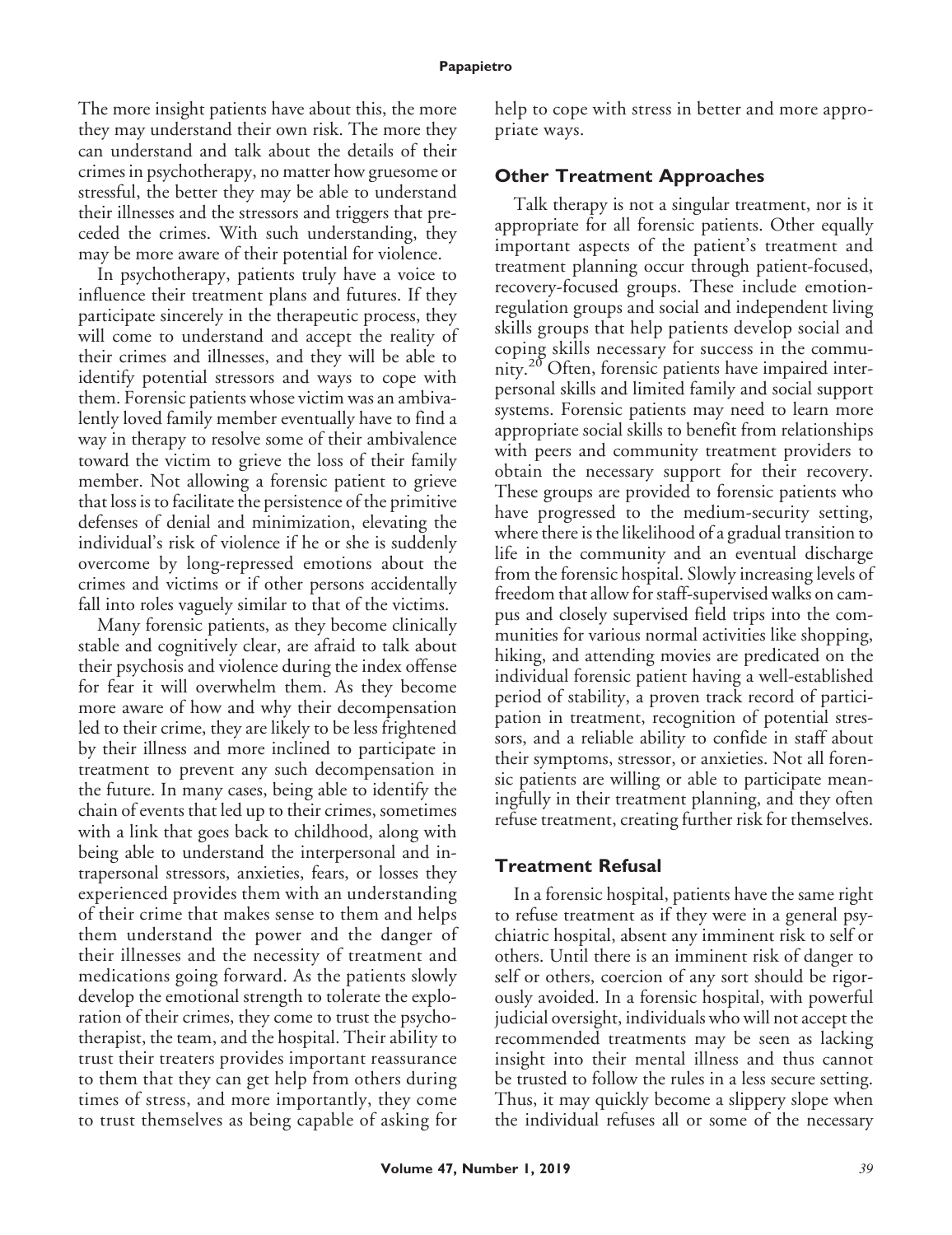treatments required to move forward but has not been aggressive, violent, or disruptive. Treatment refusal without decompensation or acting out can become complicated because the patient and lawyers press for progression through the system, arguing that the absence of disruptive or dangerous behaviors proves the individual is stable and safe. Legal arguments are not the same as clinical arguments, however, and these disagreements are resolved by higher judicial authority.

Forensic patients' exercise of their inherent right to refuse treatment, however, may suggest a fundamental lack of understanding of why they are in a forensic hospital. For those individuals with the most serious crimes or a history of treatment non-compliance, their refusal to accept treatment creates great apprehension and uncertainty. If an individual does not recognize the need for treatment and medication, then how could that person be trusted in a less secure setting to recognize and report changes in their mental state or a return of symptoms that portend an increased risk of dangerousness?

Because patients are not always cooperative or compliant with treatment, and because the forensic system may endorse a modified recovery model of offering choices and exploring opportunities for individual autonomy, I suggest consideration of an engagement process for patients who refuse to participate meaningfully in treatment. In this process, staff members are identified, often one each on first and second shift, to meet once or twice weekly with those patients to review their treatment goals and their lack of participation in groups and social activities, and then to work with them on what might help motivate them to increase their attendance and participation. This engagement process can proceed slowly over many months until the patient has made some significant improvement in participation. Sometimes the patient will refuse the engagement process, which then becomes a clinical issue for the treatment team to rule out cognitive impairment, psychosis, or depression, or simply to admit that it has become a power struggle that the patient needs to win. If the patient is allowed to win by the team's decision to discontinue the struggle, then eventually, when progress has stalled long enough, most individuals will begin to reconsider their resistance and exert their control to cooperate and to participate in their treatment. To some, this may seem a type of coercion, but allowing forensic patients to discover their

own needs to work in treatment may be the best approach to making clinical progress. Therapy should always, and only, guide and lead a patient to change; it is never meant to push, pressure, or force. Only when individuals take personal responsibility for their situation and embrace a desire for change can they truly begin to feel a sense of genuine control over and influence in their treatment.

#### **Conclusion**

The best forensic approach to the assessment, management, and treatment of violence is to focus on treating and understanding violence and its causes, rather than simply providing management in the hope of preventing violence. Risk assessment in a forensic hospital must be based on a full understanding of the nature of the patients' biological illness, their unconscious conflicts, the strength of their defenses and coping skills, the multiple stressors that contributed to and led up to the forensic crimes, and the legal mandates that hold them in confinement. In other words, one must understand as much as possible about the patients to treat them in such a way as to mitigate factors or failings that could once more result in violence. However, this shouldn't be done by ignoring their input, potential insights, and their voices, all of which can facilitate their ability to trust their treaters and to report any return of symptoms or increased stressors that might threaten their clinical stability.

#### **References**

- 1. Weinberger LE, Sreenivasan S: Addressing ethics dilemmas in violence-risk assessment, in Ethics Challenges in Forensic Psychiatry and Psychology Practice. Edited by Griffith EEH. New York: Columbia University Press, 2018, pp 284 –303
- 2. Ray I, Simpson AIF: Shared risk formulation in forensic psychiatry. J Am Acad Psychiatry Law 47:22–28, 2019
- 3. Schaufenbil RJ, Kornbluh R, Stahl SM, Warburton K: Forensic focused treatment planning: a new standard for forensic mental health systems. CNS Spectr 20:250-53, 2015
- 4. Jacob KS: Recovery Model of Mental Illness: A complementary approach to psychiatric care. Indian J Psychol Med 37:117–19, 2015
- 5. Norko M: Legislative consultation and the forensic specialist, in Bearing Witness to Change: Forensic Psychiatry and Psychology Practice. Edited by Griffith EEH, Norko M, Buchanan A, *et al*. Boca Raton, FL: Taylor and Francis Group LLC, 2017, pp 187– 203
- 6. Simpson AIF: Commentary: civil commitment and its reform. J Am Acad Psychiatry Law 43:48 –51, 2015
- 7. Manchek SM, Skeem JL, Rook KS: Care, control, or both? Characterizing major dimensions of the mandated treatment relationship. Law & Hum Behav 38:47–57, 2014
- 8. Livingston JD, Nijdam-Jones A, Brink J: A tale of two cultures: examining patient-centered care in a forensic mental health hospital. J Forens Psychiatry Psychol 23:345-60, 2012